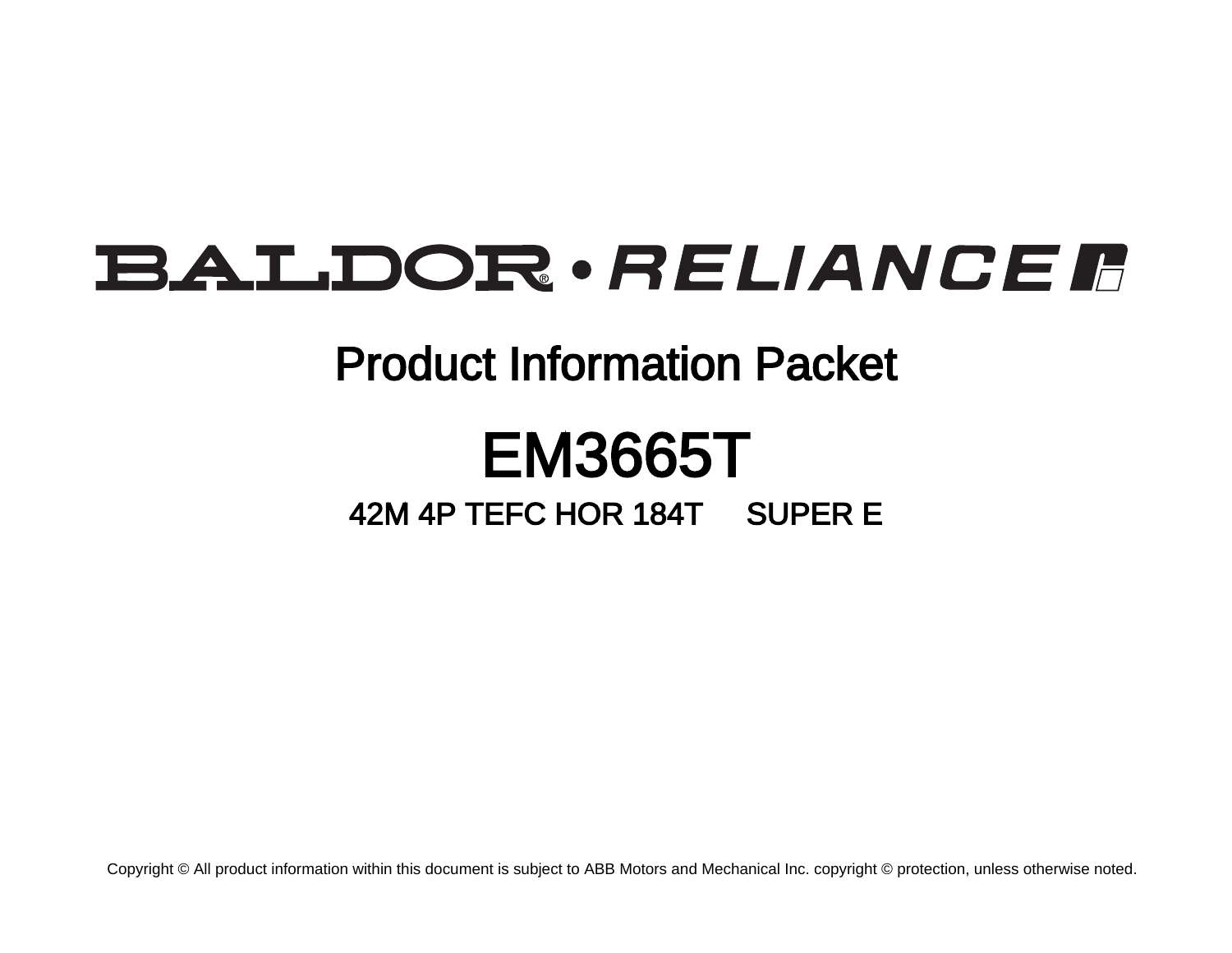### BALDOR · RELIANCE FRIMED Product Information Packet: EM3665T - 42M 4P TEFC HOR 184T SUPER E

| <b>Part Detail</b> |           |             |            |             |        |                      |            |  |
|--------------------|-----------|-------------|------------|-------------|--------|----------------------|------------|--|
| Revision:          |           | Status:     | PRD/A      | Change #:   |        | Proprietary:         | No         |  |
| Type:              | AC        | Elec. Spec: | 06WGX182   | CD Diagram: | CD0005 | Mfg Plant:           |            |  |
| Mech. Spec:        | 06C101    | Layout:     | 06LYC101   | Poles:      | 04     | <b>Created Date:</b> | 12-14-2018 |  |
| Base:              | <b>RG</b> | Eff. Date:  | 02-21-2022 | Leads:      | 9#16   |                      |            |  |

| <b>Specs</b>                           |                         |                                  |                              |
|----------------------------------------|-------------------------|----------------------------------|------------------------------|
| <b>Catalog Number:</b>                 | EM3665T                 | <b>Heater Indicator:</b>         | No Heater                    |
| Enclosure:                             | <b>TEFC</b>             | <b>Insulation Class:</b>         | F                            |
| Frame:                                 | 184T                    | <b>Inverter Code:</b>            | <b>Inverter Ready</b>        |
| <b>Frame Material:</b>                 | Iron                    | IP Rating:                       | <b>NONE</b>                  |
| Motor Letter Type:                     | Three Phase             | <b>KVA Code:</b>                 |                              |
| Output @ Frequency:                    | 5.000 HP @ 60 HZ        | <b>Lifting Lugs:</b>             | <b>Standard Lifting Lugs</b> |
| Synchronous Speed @ Frequency:         | 1800 RPM @ 60 HZ        | <b>Locked Bearing Indicator:</b> | No Locked Bearing            |
| Voltage @ Frequency:                   | 230.0 V @ 60 HZ         | Motor Lead Quantity/Wire Size:   | 9 @ 16 AWG                   |
|                                        | 460.0 V @ 60 HZ         | <b>Motor Lead Exit:</b>          | Ko Box                       |
| XP Class and Group:                    | None                    | <b>Motor Lead Termination:</b>   | <b>Flying Leads</b>          |
| <b>XP Division:</b>                    | Not Applicable          | Motor Type:                      | 0642M                        |
| <b>Agency Approvals:</b>               | <b>CSA</b>              | <b>Mounting Arrangement:</b>     | F <sub>1</sub>               |
|                                        | <b>CSA EEV</b>          | <b>Power Factor:</b>             | 80                           |
|                                        | UR                      | <b>Product Family:</b>           | General Purpose              |
| <b>Auxillary Box:</b>                  | No Auxillary Box        | <b>Pulley End Bearing Type:</b>  | Ball                         |
| <b>Auxillary Box Lead Termination:</b> | None                    | <b>Pulley Face Code:</b>         | Standard                     |
| <b>Base Indicator:</b>                 | Rigid                   | <b>Pulley Shaft Indicator:</b>   | Standard                     |
| <b>Bearing Grease Type:</b>            | Polyrex EM (-20F +300F) | <b>Rodent Screen:</b>            | None                         |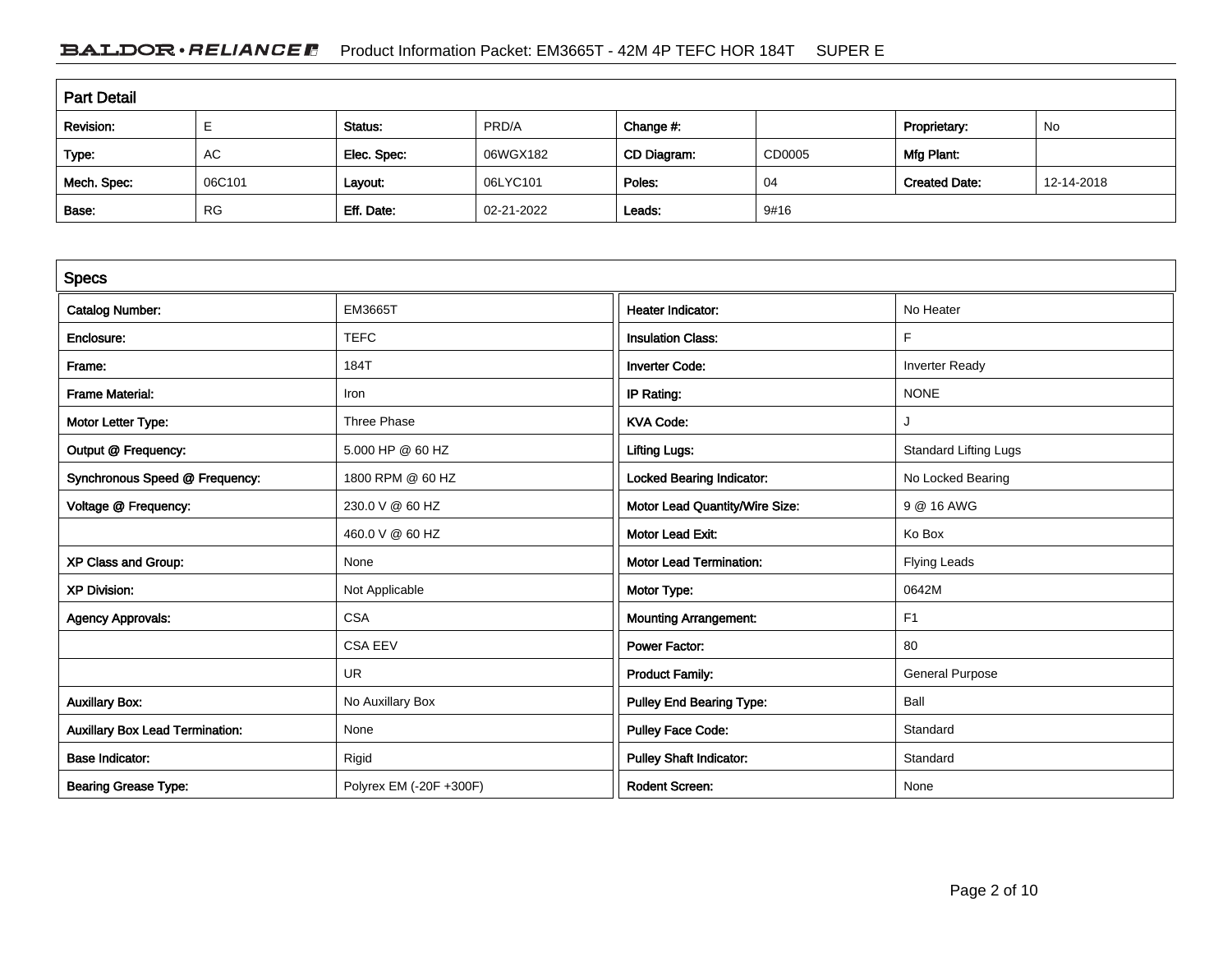| Blower:                               | None                      | <b>RoHS Status:</b>                | <b>ROHS COMPLIANT</b> |
|---------------------------------------|---------------------------|------------------------------------|-----------------------|
| Current @ Voltage:                    | 6.600 A @ 460.0 V         | <b>Shaft Extension Location:</b>   | Pulley End            |
|                                       | 14.000 A @ 208.0 V        | <b>Shaft Ground Indicator:</b>     | No Shaft Grounding    |
|                                       | 13.200 A @ 230.0 V        | <b>Shaft Rotation:</b>             | Reversible            |
| Design Code:                          | В                         | <b>Shaft Slinger Indicator:</b>    | No Slinger            |
| Drip Cover:                           | No Drip Cover             | <b>Speed Code:</b>                 | Single Speed          |
| Duty Rating:                          | <b>CONT</b>               | <b>Motor Standards:</b>            | <b>NEMA</b>           |
| <b>Electrically Isolated Bearing:</b> | Not Electrically Isolated | <b>Starting Method:</b>            | Direct on line        |
| <b>Enclosure Modification:</b>        | 841                       | Thermal Device - Bearing:          | None                  |
| <b>Feedback Device:</b>               | NO FEEDBACK               | Thermal Device - Winding:          | None                  |
| <b>Front Face Code:</b>               | Standard                  | <b>Vibration Sensor Indicator:</b> | No Vibration Sensor   |
| <b>Front Shaft Indicator:</b>         | None                      | <b>Winding Thermal 1:</b>          | None                  |
|                                       |                           | <b>Winding Thermal 2:</b>          | None                  |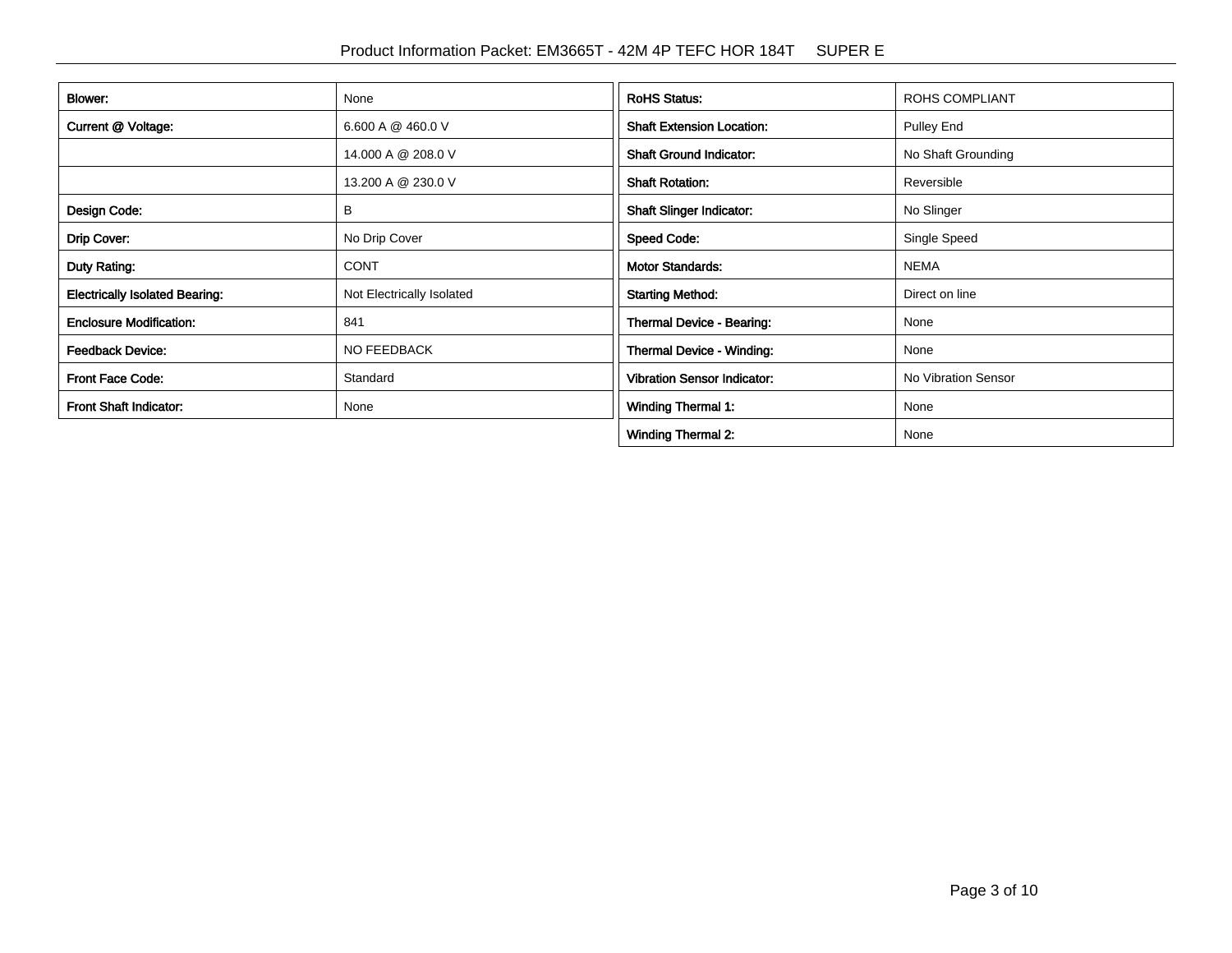| Nameplate NP3441LUA        |                                             |       |
|----------------------------|---------------------------------------------|-------|
|                            | <b>CAT.NO. EM3665T</b>                      |       |
|                            | SPEC 06C101X182G9                           |       |
| HP 5                       |                                             |       |
|                            | <b>VOLTS</b> 230/460                        |       |
|                            | AMPS 13.2/6.6                               |       |
|                            | <b>RPM</b> 1750                             |       |
| FRAME 184T                 | $HZ$ 60<br>PH 3                             |       |
|                            | DES B<br>$SF$ 1.15<br>CODE J<br>$CLASS$ $F$ |       |
| NEMA NOM. EFF 89.5         | PF 80                                       |       |
|                            | RATING 40C AMB-CONT                         |       |
|                            | USABLE AT 208V 14<br>$CC$ 010A              |       |
|                            | <b>ENCL</b> TEFC<br>SER                     |       |
|                            | <b>ODE</b> 6205<br>$DE$ 6206                |       |
| <b>VPWM INVERTER READY</b> | SFA 14.6/7.3                                |       |
| CT6-60H(10:1)VT3-60H(20:1  |                                             |       |
|                            | 50HZ 5HP 190/380V 15.8/7.9A                 | SF1.0 |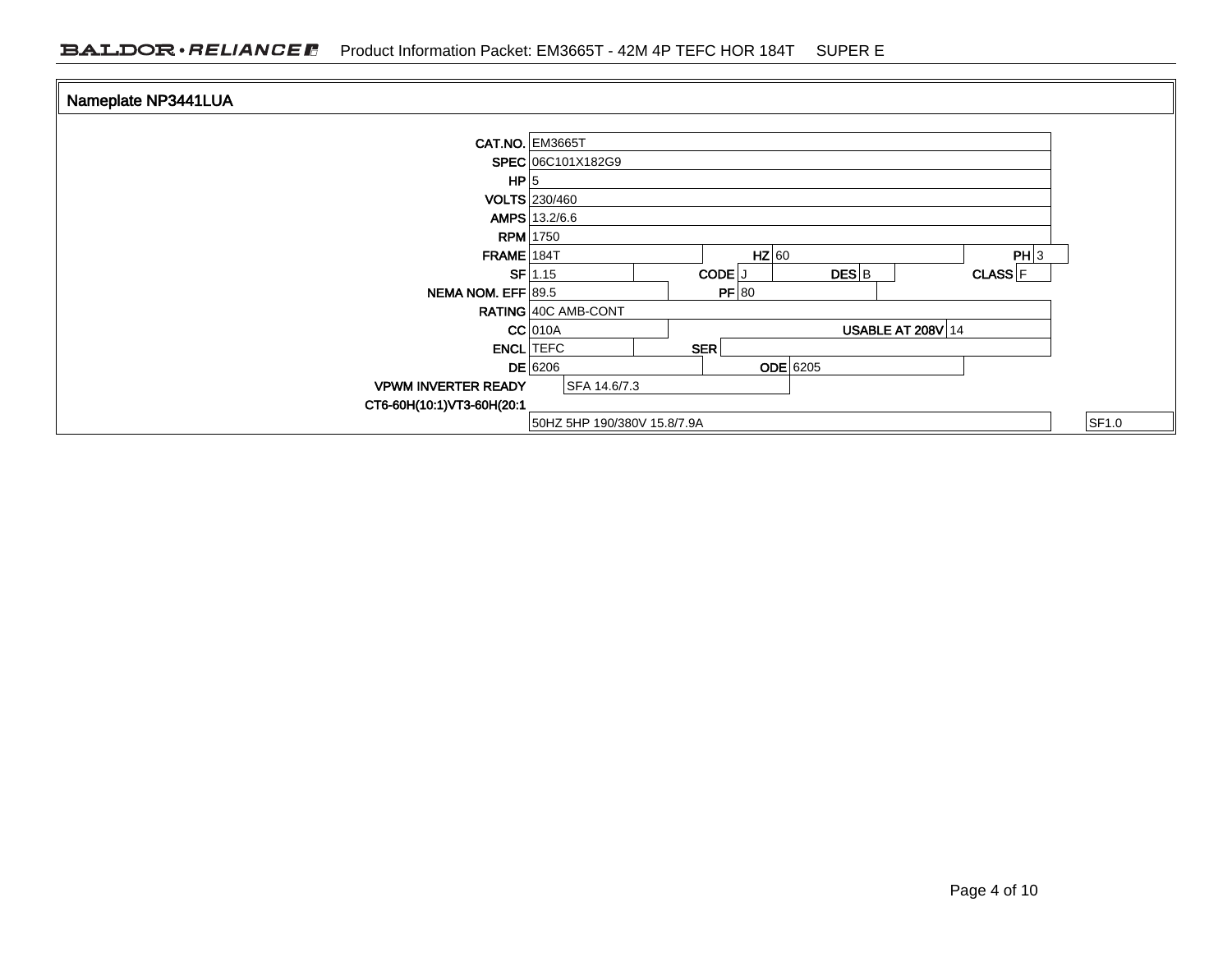| <b>Parts List</b>  |                                          |          |  |  |  |
|--------------------|------------------------------------------|----------|--|--|--|
| <b>Part Number</b> | Description                              | Quantity |  |  |  |
| SA364080           | SA 06C101X182G9                          | 1.000 EA |  |  |  |
| RA353390           | RA 06C101X182G9                          | 1.000 EA |  |  |  |
| 36FN3000C01SP      | EXFN, PLASTIC, 5.25 OD, .912 ID          | 1.000 EA |  |  |  |
| HW3201A05          | 3/8-16 EYEBOLT                           | 1.000 EA |  |  |  |
| 06CB3000           | BALDOR CONDUIT BOX CAST                  | 1.000 EA |  |  |  |
| 06GS1000           | GASKET, CONDUIT BOX                      | 1.000 EA |  |  |  |
| 51XW2520A12        | SCREW, HEX SER SLT HD, ZN, 1/4-20 X .75  | 2.000 EA |  |  |  |
| 11XW1032G06        | 10-32 X .38, TAPTITE II, HEX WSHR SLTD U | 1.000 EA |  |  |  |
| HW3001B02          | BRASS CUP WASHER W/GROUND SYMBOL TAB,    | 1.000 EA |  |  |  |
| 36FE1101B47        | FREP ASSEMBLY FOR ROUTING PURPOSES       | 1.000 EA |  |  |  |
| HW4500A01          | 1641B(ALEMITE)400 UNIV, GREASE FITT      | 1.000 EA |  |  |  |
| HW5100A05          | WVY WSHR F/205 & 304 BRGS                | 1.000 EA |  |  |  |
| 36PE1100A01        | PUEP ASSEMBLY FOR ROUTING PURPOSES       | 1.000 EA |  |  |  |
| HW4500A01          | 1641B(ALEMITE)400 UNIV, GREASE FITT      | 1.000 EA |  |  |  |
| HA3101A34          | THRUBOLT- 1/4-20 X 10.375                | 4.000 EA |  |  |  |
| XY2520A12          | 1/4-20 HEX NUT, DIRECTIONAL SERRATIONS   | 4.000 EA |  |  |  |
| 51XB1214A16        | 12-14X1.00 HXWSSLD SERTYB                | 1.000 EA |  |  |  |
| 36FH4009A03SP      | IEC FH, W/ PRIMER                        | 1.000 EA |  |  |  |
| 51XW1032A06        | 10-32 X .38, TAPTITE II, HEX WSHR SLTD S | 3.000 EA |  |  |  |
| 06CB3500           | <b>BALDOR CONDUIT BOX LID</b>            | 1.000 EA |  |  |  |
| 06GS1001           | <b>BALDOR CONDUIT BOX GASKET</b>         | 1.000 EA |  |  |  |
| 51XW2520A12        | .25-20 X .75, TAPTITE II, HEX WSHR SLTD  | 2.000 EA |  |  |  |
| HW2501E16          | KEY, 1/4 SQ X 1.750                      | 1.000 EA |  |  |  |
| HA7000A02          | KEY RETAINER RING, 1 1/8 DIA, 1 3/8 DIA  | 1.000 EA |  |  |  |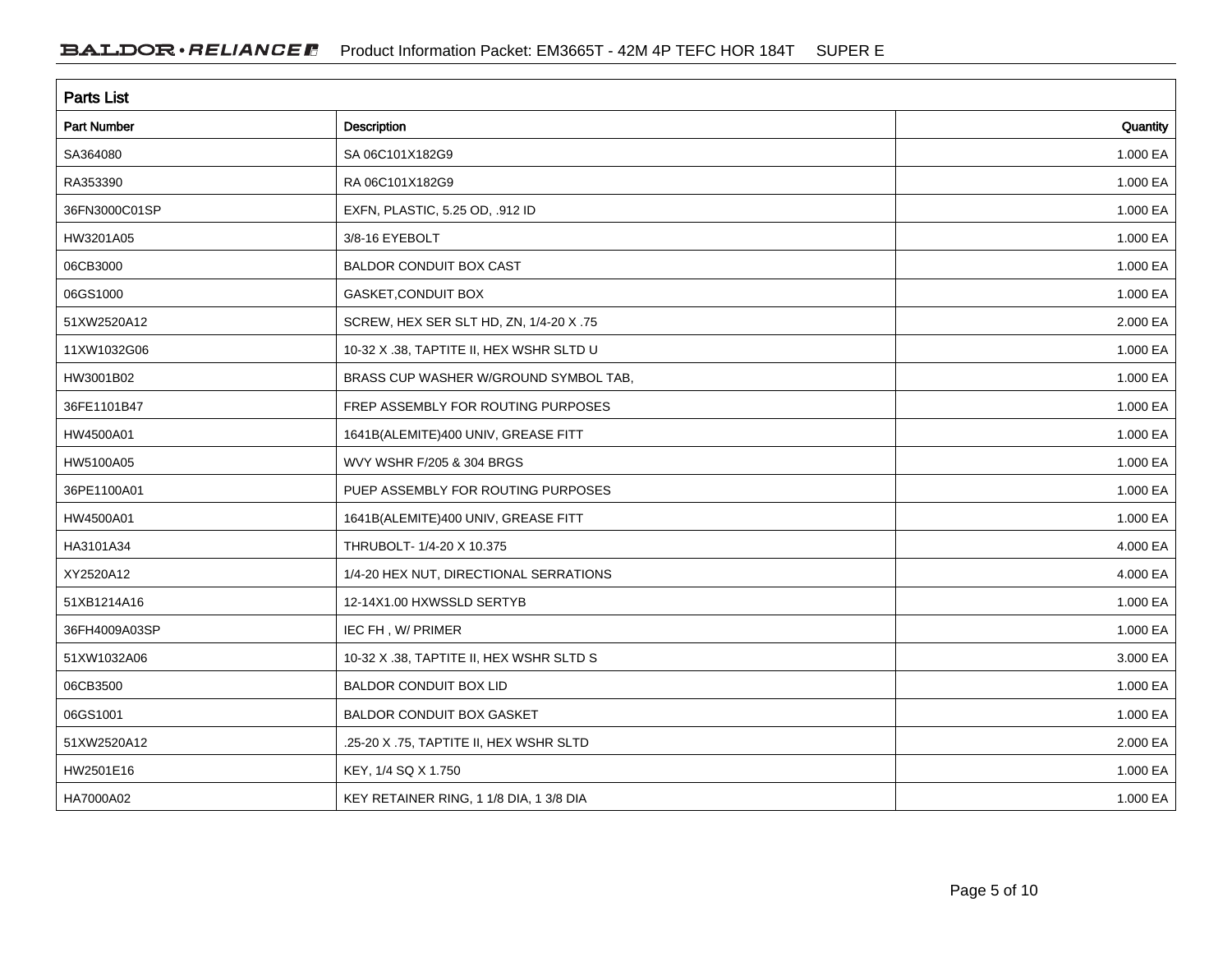| Parts List (continued) |                                          |              |  |  |  |  |
|------------------------|------------------------------------------|--------------|--|--|--|--|
| <b>Part Number</b>     | Description                              | Quantity     |  |  |  |  |
| 85XU0407S04            | 4X1/4 U DRIVE PIN STAINLESS              | 2.000 EA     |  |  |  |  |
| LB1115N                | LABEL, LIFTING DEVICE (ON ROLLS)         | 1.000 EA     |  |  |  |  |
| MJ1000A02              | GREASE, POLYREX EM EXXON                 | 0.050 LB     |  |  |  |  |
| MG1000Y03              | MUNSELL 2.53Y 6.70/ 4.60, GLOSS 20,      | 0.026 GA     |  |  |  |  |
| LC0005E01              | CONN.DIA./WARNING LABEL (LC0005/LB1119N) | 1.000 EA     |  |  |  |  |
| NP3441LUA              | ALUM SUPER-E VPWM INV READY UL CSA-EEV C | 1.000 EA     |  |  |  |  |
| 36PA1001               | PKG GRP, PRINT<br>PK1017A06              | 1.000 EA     |  |  |  |  |
| MN416A01               | TAG-INSTAL-MAINT no wire (2100/bx) 4/22  | 1.000 EA $ $ |  |  |  |  |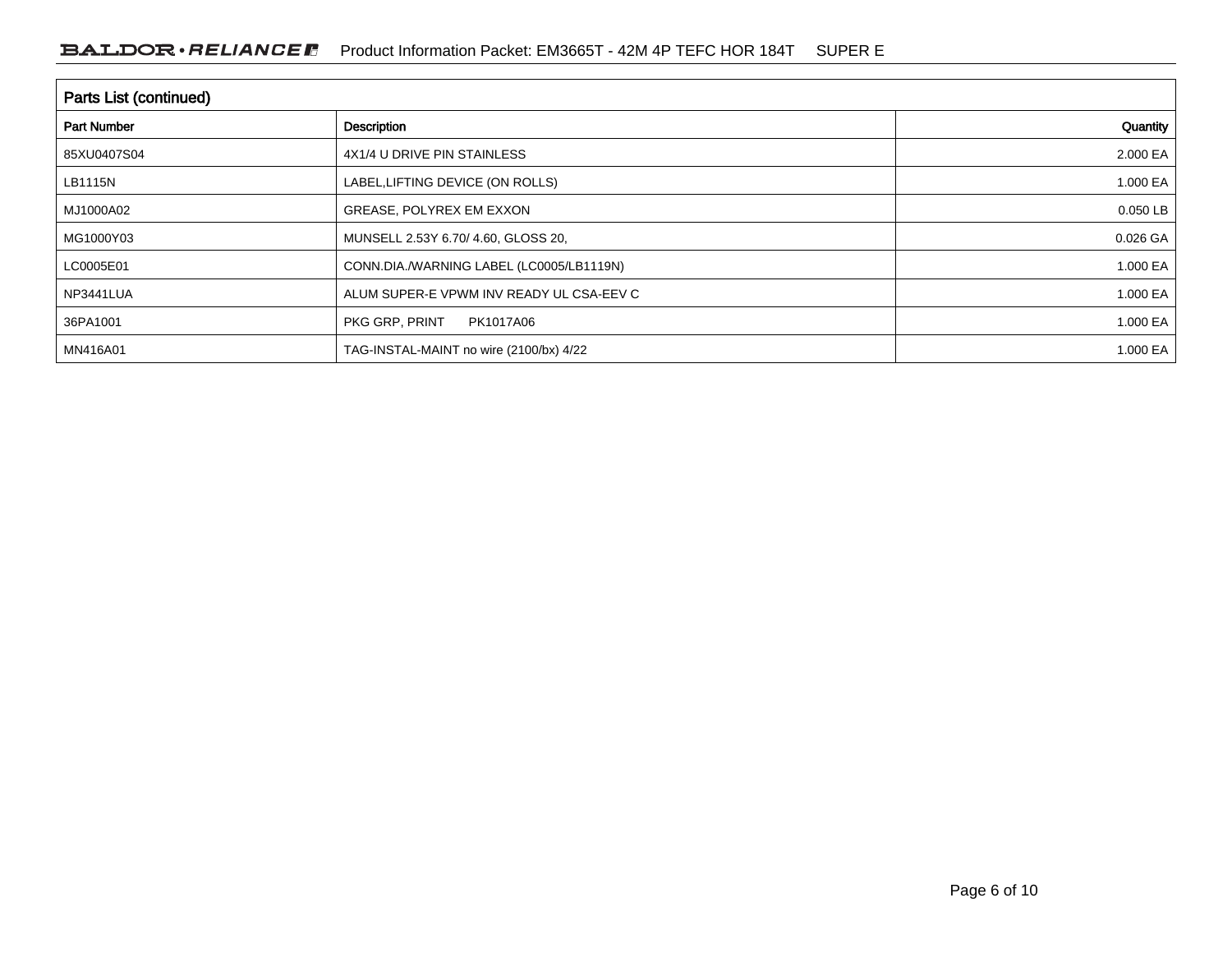#### **AC Induction Motor Performance Data**

Record # 34381Typical performance - not guaranteed values

| <b>Winding: 06WGX182-R004</b><br><b>Type: 0642M</b> |                   | <b>Enclosure: TEFC</b> |                                                 |                |
|-----------------------------------------------------|-------------------|------------------------|-------------------------------------------------|----------------|
| <b>Nameplate Data</b>                               |                   |                        | 460 V, 60 Hz:<br><b>High Voltage Connection</b> |                |
| <b>Rated Output (HP)</b>                            |                   | 5                      | <b>Full Load Torque</b>                         | 15 LB-FT       |
| <b>Volts</b>                                        |                   | 230/460                | <b>Start Configuration</b>                      | direct on line |
| <b>Full Load Amps</b>                               |                   | 13.2/6                 | <b>Breakdown Torque</b>                         | 53.9 LB-FT     |
| <b>R.P.M.</b>                                       |                   | 1750                   | <b>Pull-up Torque</b>                           | 22.4 LB-FT     |
| Hz                                                  | 60 Phase          | 3                      | <b>Locked-rotor Torque</b>                      | 31.8 LB-FT     |
| <b>NEMA Design Code</b>                             | <b>B KVA Code</b> |                        | <b>Starting Current</b>                         | 46.6 A         |
| Service Factor (S.F.)                               |                   | 1.15                   | <b>No-load Current</b>                          | 3.02A          |
| <b>NEMA Nom. Eff.</b>                               | 89.5 Power Factor | 80                     | Line-line Res. @ 25°C                           | $2.63 \Omega$  |
| <b>Rating - Duty</b>                                |                   | 40C AMB-CONT           | Temp. Rise @ Rated Load                         | $53^{\circ}$ C |
| S.F. Amps                                           |                   |                        | Temp. Rise @ S.F. Load                          | $65^{\circ}$ C |
|                                                     |                   |                        | <b>Locked-rotor Power Factor</b>                | 40.5           |
|                                                     |                   |                        | <b>Rotor inertia</b>                            | 0.391 LB-FT2   |

### **Load Characteristics 460 V, 60 Hz, 5 HP**

| % of Rated Load     | 25   | 50   | 75   | 100  | 125  | 150  | S.F. |
|---------------------|------|------|------|------|------|------|------|
| <b>Power Factor</b> | 41   | 63   | 75   | 81   | 84   | 85   | 81   |
| <b>Efficiency</b>   | 85.2 | 89.8 | 90.4 | 89.8 | 88.4 | 86.9 | 88.7 |
| <b>Speed</b>        | 1789 | 1777 | 1765 | 1752 | 1737 | 1721 | 1739 |
| Line amperes        | 3.35 | 4.14 | 5.21 | 6.45 | 7.91 | 9.47 | 7.52 |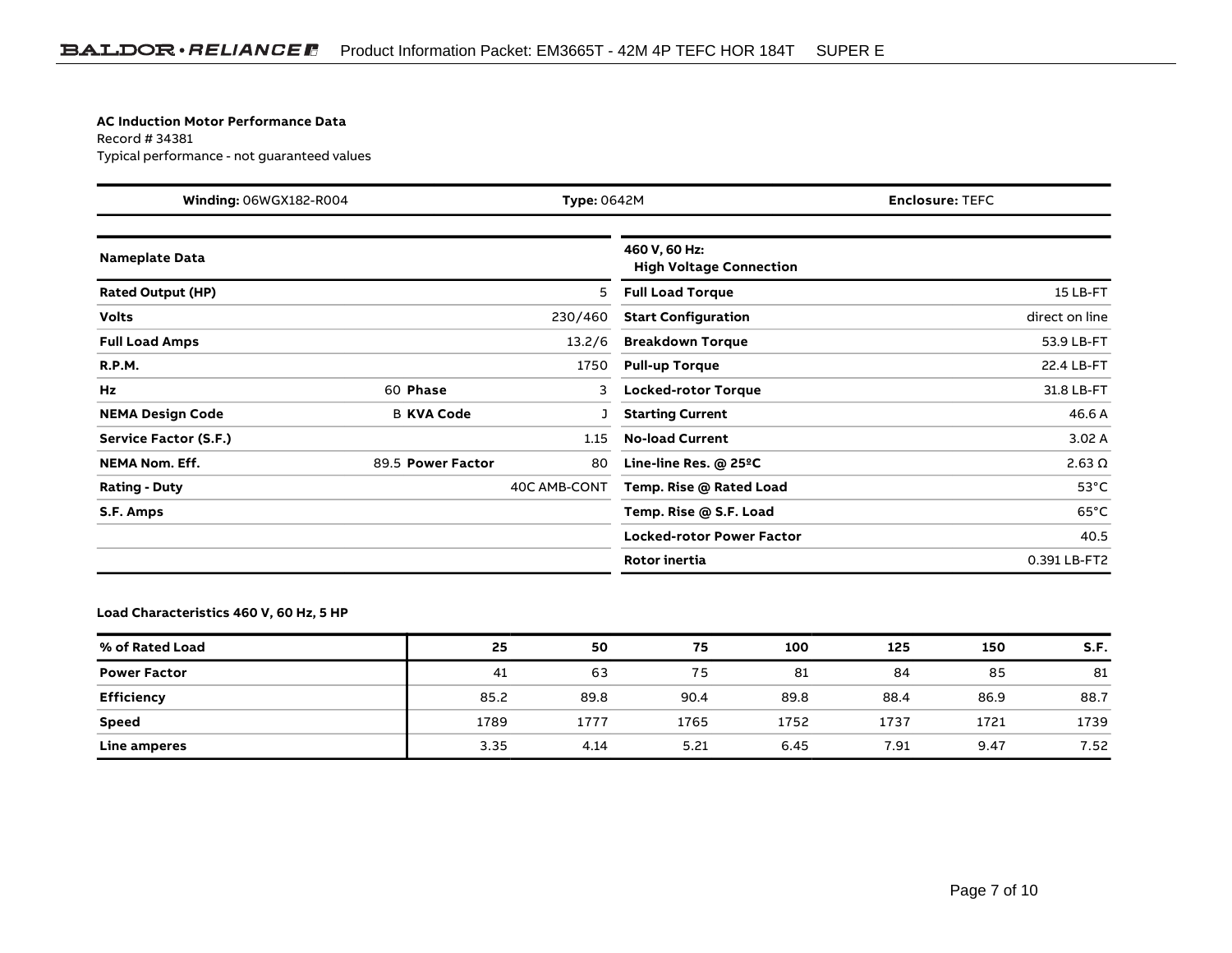

Performance Graph at 460V, 60Hz, 5.0HP Typical performance - Not guaranteed values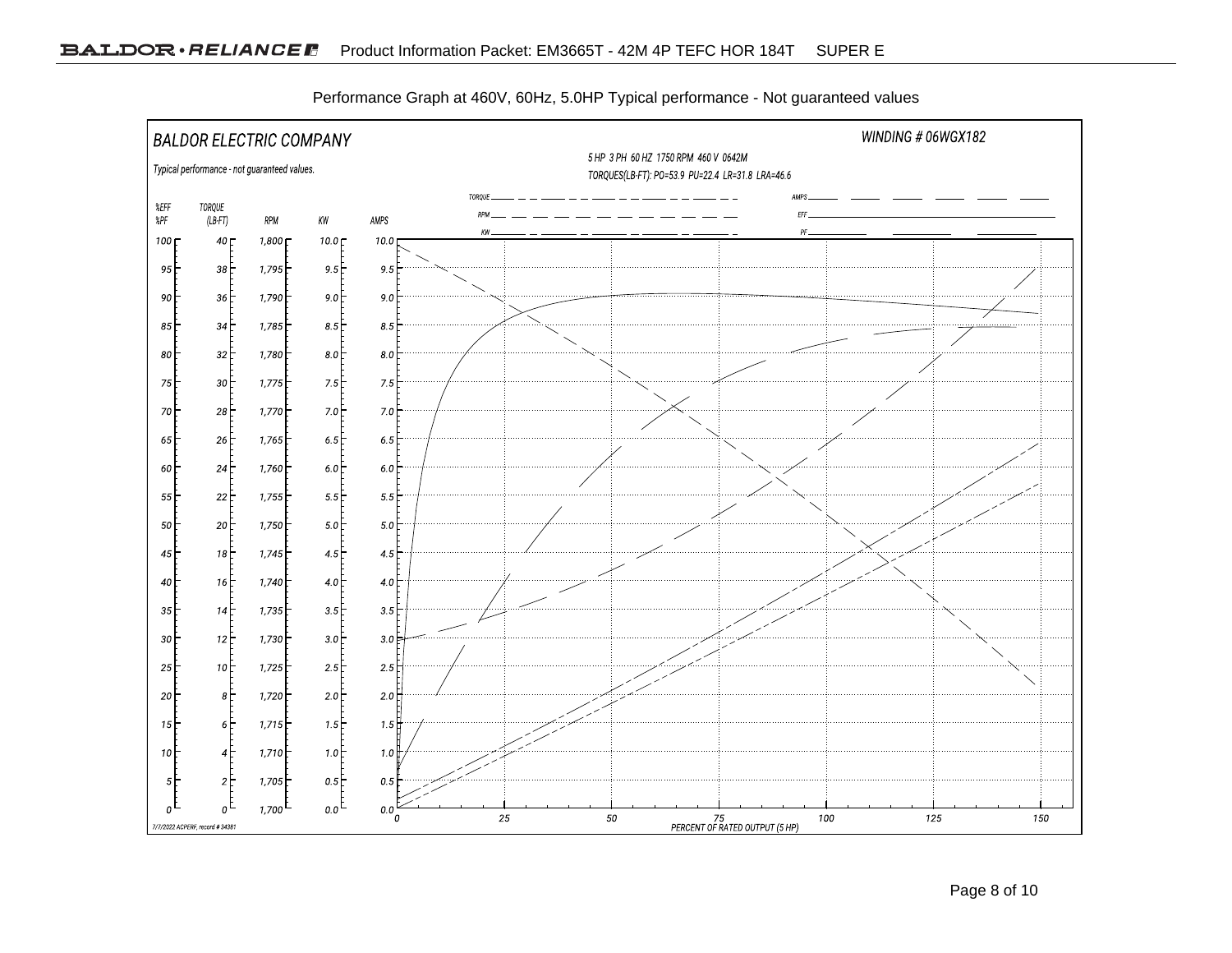